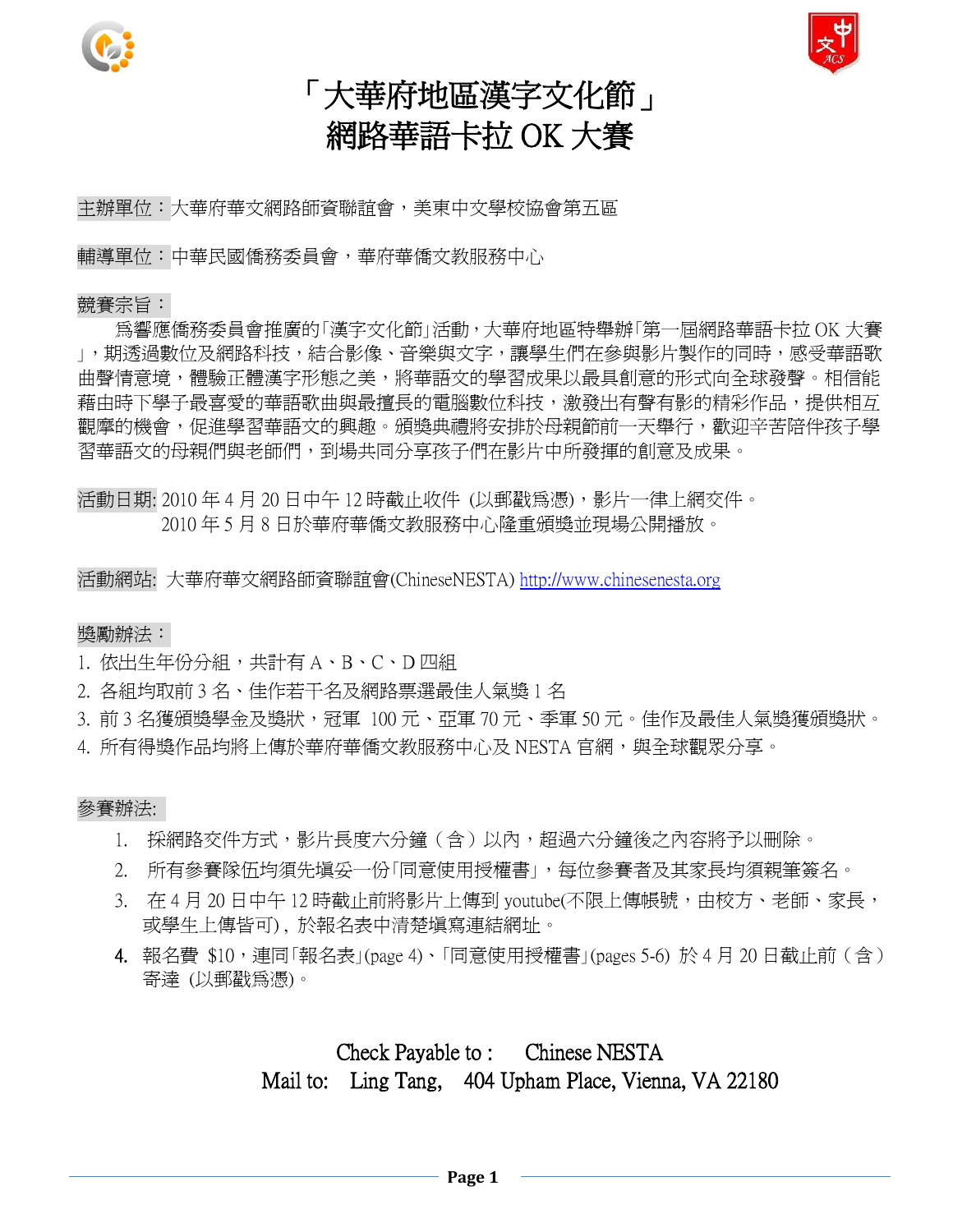



5. 組隊方式: 參賽資格包括以能參加 2010 年 5 月 8 日於華府華僑文教服務中心現場頒獎為主。 採團體組隊報名參賽,每隊人數限 3~6 人,每隊須載明隊名。各組年齡規定如下:

### A 組 2004-2002 年出生者 B 組 2001-1999 年出生者 C 組 1998-1996 年出生者 D 組 1995-1992 年出生者

6. 比賽曲目: 華語歌曲,如有粗俗不雅或惡言影射等歌詞將被摒除參賽資格。

#### 評選方式:

- 1) 20% 全球網路票選: 4/24~4/29. 請查閱活動網站: 大華府華文網路師資聯誼會(NESTA) http://www.chinesenesta.org
- 2) 80% 評審委員評選,由主辦單位邀請歌唱音樂專業及中文數位教學經驗之人士擔任。標準如下: 影片畫面設計 25% 正體漢字字幕,整體性,流暢性,創造性 華語發音標準 25% 咬字清晰度 影音結合 25% 音檔與影像搭配 表演魅力 25% 臺風,表情,動作,默契,團隊精神

#### 重要規定事項:

- a. 影片需專為此項比賽製作,已於別處發表或參賽的影片不得參賽。
- b. 對於含不適當內容的歌詞或影片(如色情或暴力),主辦單位保留拒絕參賽的權利。
- c. 主辦單位有權無限期使用所有參賽及得獎影片以做為推廣或示範之用途。不得要求刪除。
- d. 主辦單位保留變更任何一項比賽內容及頒獎規章的權利,如有任何變更,將於活動網站中更 新,不另行通知。

#### 名次揭曉:

主辦單位將於 5 月 1 日於活動網站中公布各組得獎名單。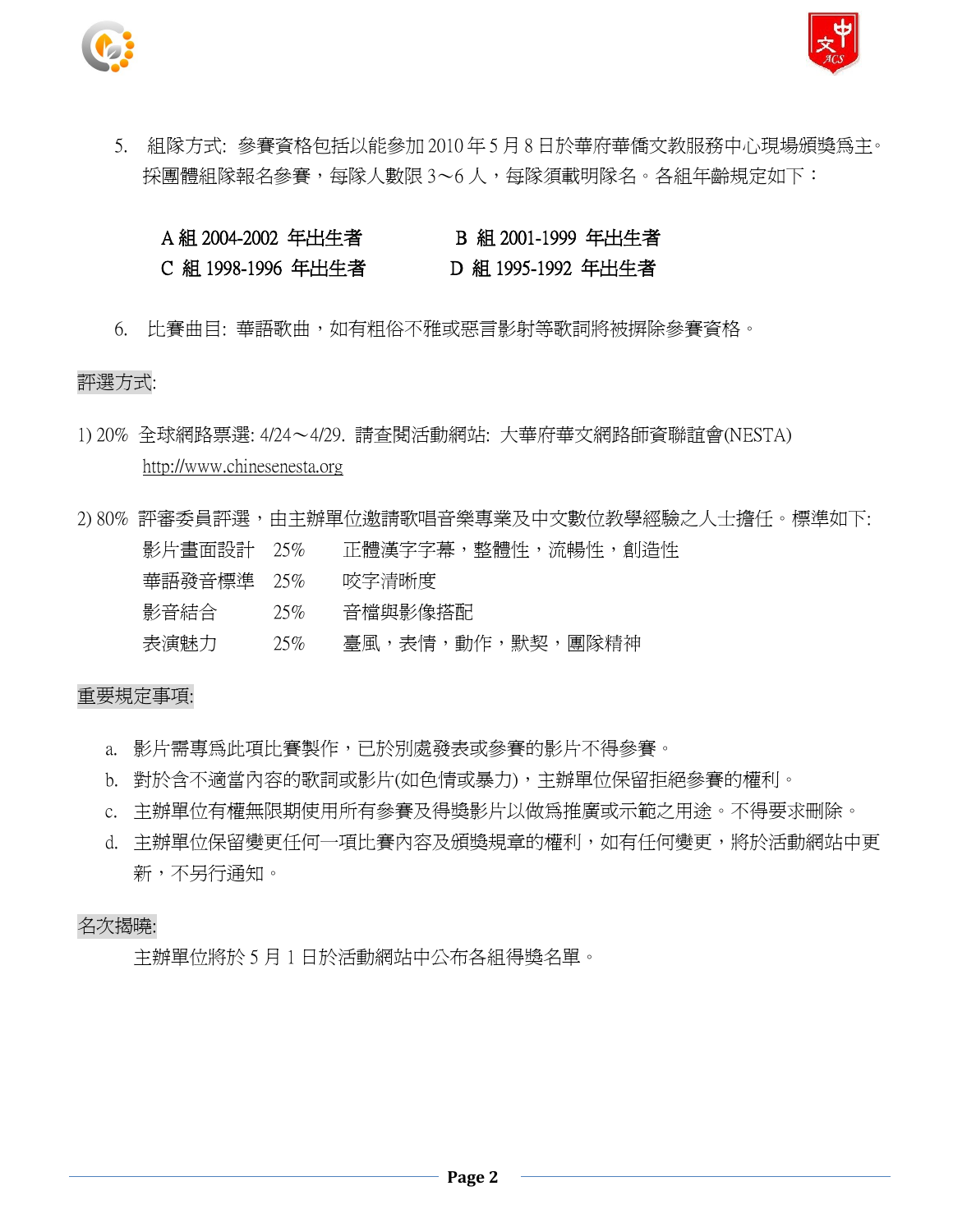



### 相關網頁參考: 以下網站僅供參考, 影片及字幕製作不限於以下軟體或方式.

- 1. Online 華語 KTV 介紹 :<http://blog.huayuworld.org/lienyujen/7464/2010/02/21/55666>
- 2. Online 華語 KTV:<http://ktv.seeyoueveryday.com/>
- 3.
- 4. 華語歌曲網站:

<http://www.1g1g.com/#7029> [http://web.ezpeer.com/board/web\\_ez\\_board1.html](http://web.ezpeer.com/board/web_ez_board1.html) <http://lyrics.dreamnicky.com/> <http://www.last.fm/> <http://pop.sing8.com/5.htm> <http://www.yymp3.com/>

- 5. 影片範例: 建議在 youtube 搜尋: 「對面的女孩看過來」or 「dui mein de nu hai kan guo lai」 ,有許多影片可供參考。或 Japanese karaoke contest: <http://www.cheng-tsui.com/superstar/index.php?q=videos>
- 6. How to:
	- Open youtube account:<http://www.youtube.com/watch?v=r6ACzZQEgO0>
	- Upload file to youtube:<http://www.youtube.com/watch?v=vwnPswEzrEs>
	- Add annotation for your youtube video:<http://www.youtube.com/watch?v=GU7GGlq-MmE> Extra references:
		- Use Windows movie maker to edit/trim/add annotation video: http://www.microsoft.com/windowsxp/using/moviemaker/getstarted/default.mspx
		- Use Captiontube to generate lyrics/caption on a video: <http://www.youtube.com/watch?v=WJv7SaAkC-o&feature=fvsr> <http://www.youtube.com/watch?v=yvFbP82cYcs> http://www.youtube.com/watch?v=0pRPdnaUgFU <http://captiontube.appspot.com/>
		- Use DivXland media subtitler to add subtitles on a video: http://www.divxland.org/subtitler.php <http://www.youtube.com/watch?v=e9t6cvEm600> <http://www.youtube.com/watch?v=zjBXxM-5svQ>
		- Use Animoto to edit/trim/add annotation/caption on a video: http://www.youtube.com/watch?v=48194ShehLI&feature=PlayList&p=DFC79C73F7978F3
		- 0&playnext=1&playnext\_from=PL&index=2 <http://animoto.com/>
		- Use Jahshaka to edit/trim/add annotation/caption/effect on a video: [http://download.cnet.com/Jahshaka/3000-2169\\_4-10542308.html](http://download.cnet.com/Jahshaka/3000-2169_4-10542308.html) http://vimeo.com/2924170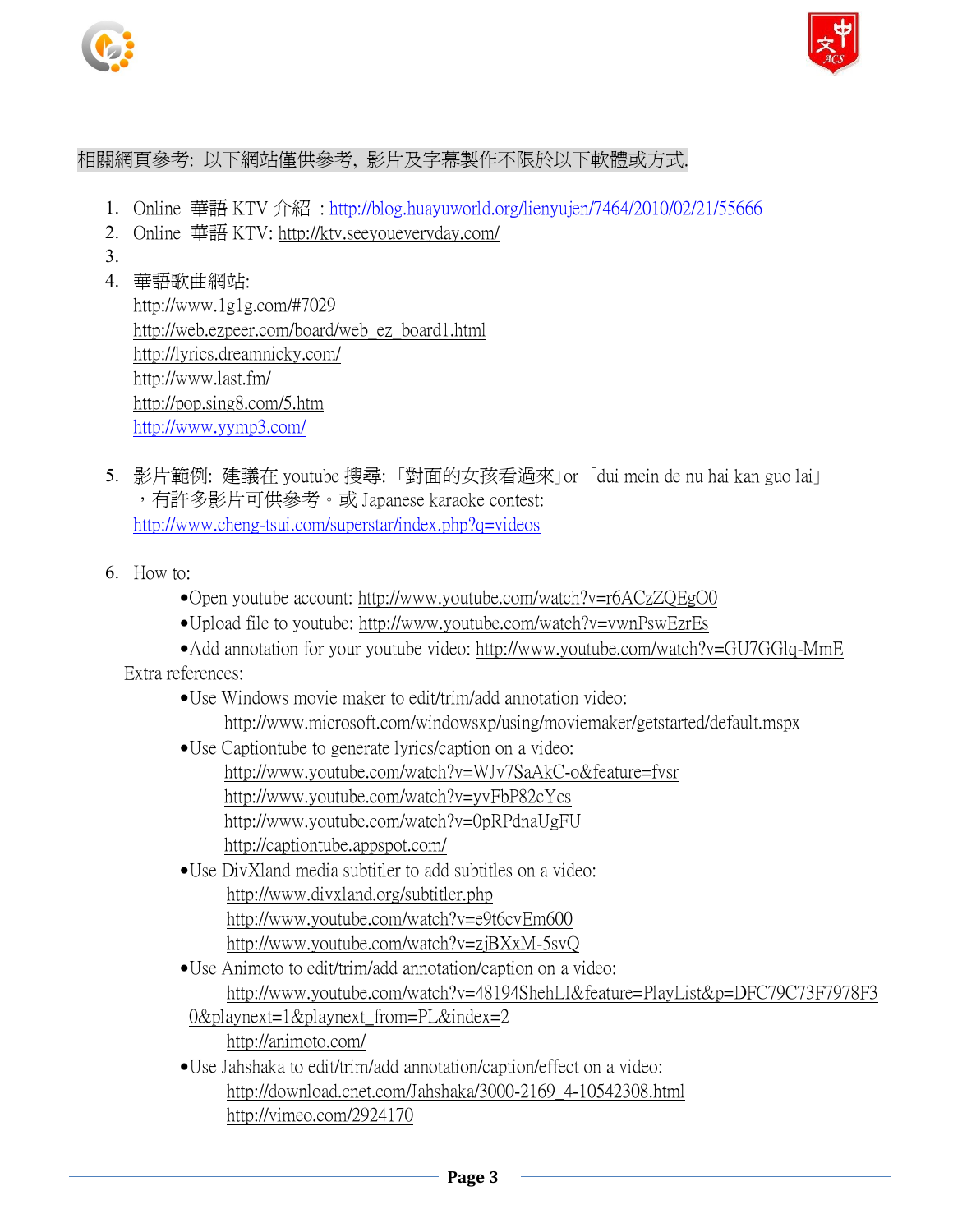



## **2010**「大華府地區漢字文化節」網路華語卡拉 **OK** 大賽

報名表

| 電話: H________________________           |  |
|-----------------------------------------|--|
| 參賽組別: ______________ (請塡入 A, B, C or D) |  |
| 參賽隊名:                                   |  |
| 參賽歌名: _________________________________ |  |
| 長度: 分 秒                                 |  |
| Youtube 上載影片連結網址 (請務必清楚塡寫或電腦打字):        |  |

是否能參加 2010年5月8日於華府華僑文教服務中心現場頒獎/表演?是\_\_\_ 否\_\_\_\_

## 參賽者 :

| 中文姓名 | <b>English Name</b> | 出生年 | email | 就讀中文學校<br>(optional) |
|------|---------------------|-----|-------|----------------------|
|      |                     |     |       |                      |
|      |                     |     |       |                      |
|      |                     |     |       |                      |
|      |                     |     |       |                      |
|      |                     |     |       |                      |
|      |                     |     |       |                      |
|      |                     |     |       |                      |
|      |                     |     |       |                      |
|      |                     |     |       |                      |
|      |                     |     |       |                      |
|      |                     |     |       |                      |
|      |                     |     |       |                      |
|      |                     |     |       |                      |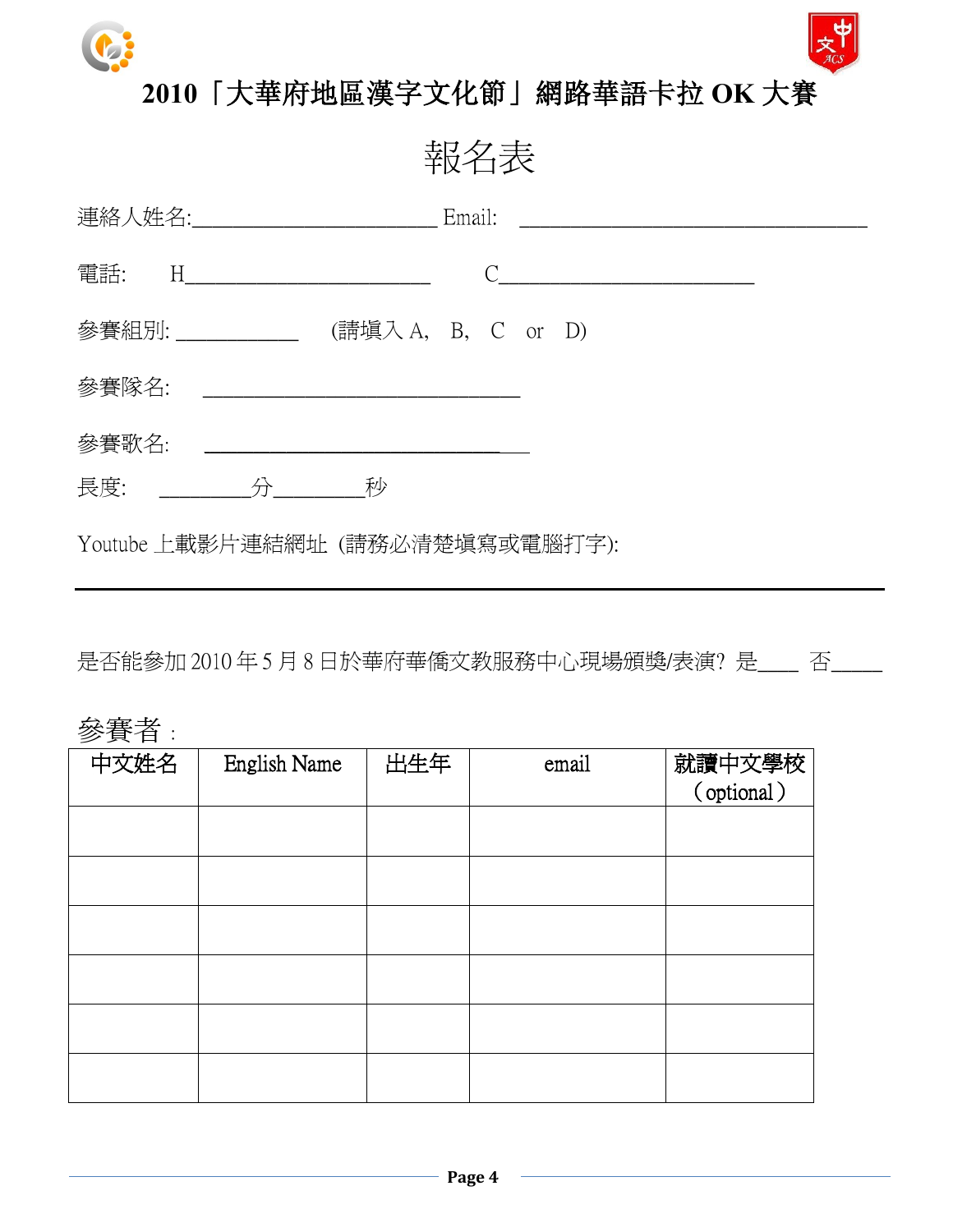



# Permission to Use Student Work (同意使用授權書)

### 1. Grant of Permission (同意無酬使用授權). Please print clearly:

| I, 1. 2008 . Parent/Guardian(監護人) of 2008. The contract of the contract of the contract of the contract of the contract of the contract of the contract of the contract of the contract of the contract of the contract of th |  |
|-------------------------------------------------------------------------------------------------------------------------------------------------------------------------------------------------------------------------------|--|
| I, 1. 2008. The properties of the contract of the parent/Guardian(監護人) of 2008. The contract of the contract of the contract of the contract of the contract of the contract of the contract of the contract of the contract  |  |
| I, 1. 2008. The part of the control of the control of the control of the control of the control of the control of the control of the control of the control of the control of the control of the control of the control of th |  |
| I, 1. 2008 and 2008 . Parent/Guardian(監護人) of 2008 . 2009 . 2009 . 2009 . 2009 . 2009 . 2009 . 2009 . 2009 . 2009 . 2009 . 2009 . 2009 . 2009 . 2009 . 2009 . 2009 . 2009 . 2009 . 2009 . 2009 . 2009 . 2009 . 2009 . 2009 .  |  |
|                                                                                                                                                                                                                               |  |

hereby give to Chinese Network Educational Seed Teachers' Association (大華府華文網路師資聯誼會) my permission to use the following work (the "Work"). I hereby authorize the"work" will be published on Chinese NESTA owned website and related accounts, such as Youtube, without any payment.

2. Certification of Authorship (宣示著作所有權). I am the owner of the copyright to the Work, and the Work is not now subject to any grant or restriction that would prevent its use consistent with this permission. Except as explicitly indicated on the Work, all aspects of the Work are original to me and have not been copied or adapted from other sources.

3. Privacy Release (影像授權). I hereby authorize and consent to the release of student picture, image and video without student name for Chinese NESTA newsworthy events. This authorization also includes the disclosure of the content of the Work itself and any associated information.